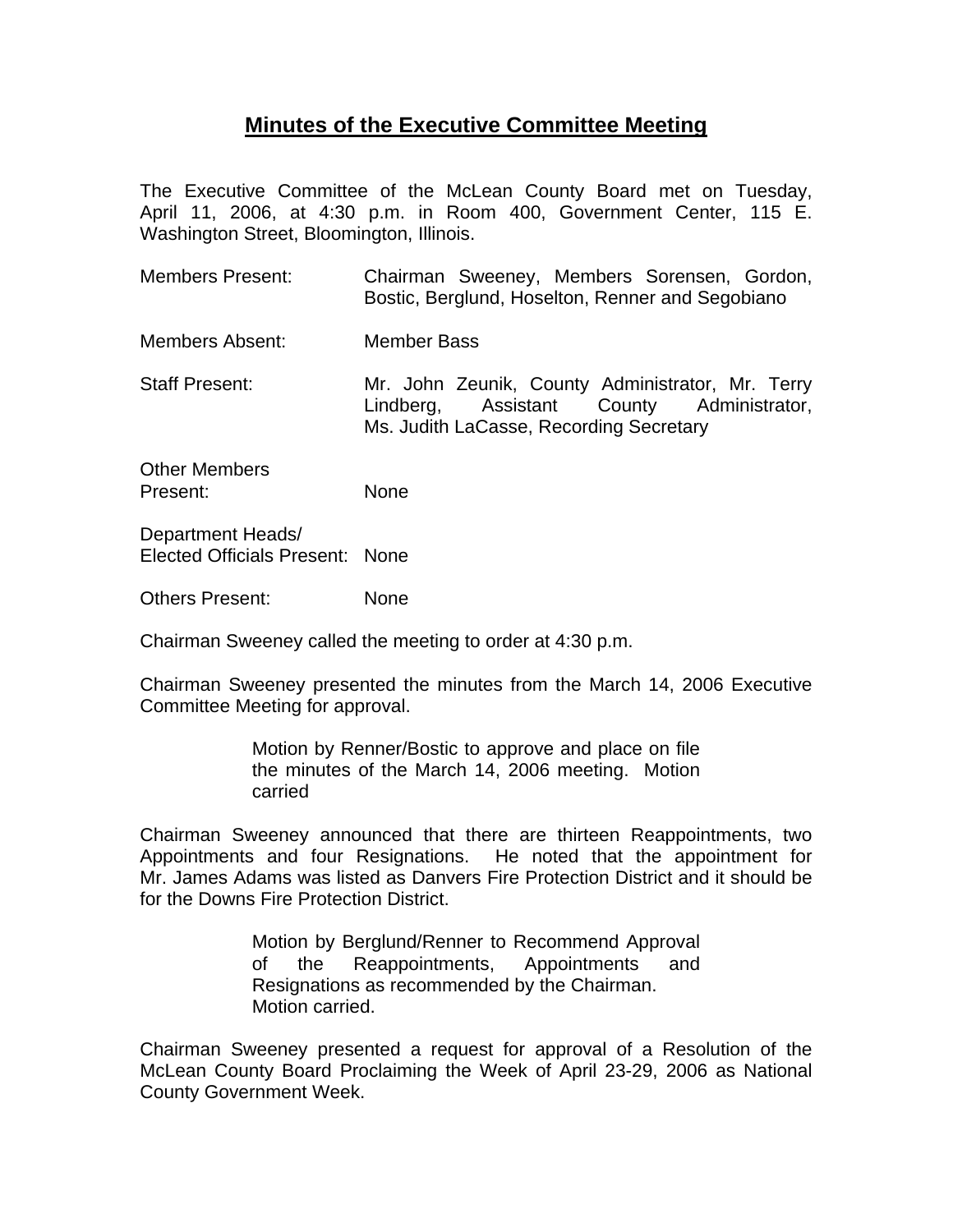Minutes of the Executive Committee April 11, 2006 Page Two

> Motion by Bostic/Gordon to Recommend Approval of a Resolution of the McLean County Board Proclaiming the Week of April 23-29, 2006 as National County Government Week. Motion carried.

Mr. Matt Sorensen, Chairman, Finance Committee, stated that the first two items were related and that he would present them as a set. The first is a request for approval of a State Fiscal Year 2007 Section 5311 Non-Metro Public Transportation Operating Assistance Grant Application for the SHOW BUS rural transportation service. The second is a request for approval of a Purchase of Service Agreement between McLean County and Meadows Mennonite Retirement Community, d/b/a SHOW BUS.

> Motion by Sorensen/Hoselton to Recommend Approval of the State Fiscal Year 2007 Section 5311 Non-Metro Public Transportation Operating Assistance Grant Application, and to Recommend Approval of the Purchase of Service Agreement between McLean County and Meadows Mennonite Retirement Community d/b/a SHOW BUS – Building and Zoning. Motion carried.

Mr. Sorensen presented a request for approval of an Appropriation Transfer Ordinance amending the McLean County Fiscal Year 2006 Combined Annual Appropriation and Budget Ordinance for the Treasurer's Office. He indicated that this is a transfer of \$2,500.00 from the General Fund Unencumbered Fund Balance to the Payroll Fund Checking Account Balance to establish a working cash balance for the Treasurer's Office.

> Motion by Sorensen/Renner to Recommend Approval of an Appropriation Transfer Ordinance Amending the McLean County Fiscal Year 2006 Combined Annual Appropriation and Budget Ordinance for the Treasurer's Office. Motion carried.

Mr. Sorensen presented a request for approval of an Ordinance amending the 2006 Combined Appropriation and Budget Ordinance for Fund 0107 for the Health Department. Mr. Sorensen explained that this is a grant in the amount of \$50,000.00 from funds the State of Illinois did not expend from its federal CDC grant. The State has redistributed the unspent funds to local Health Department programs.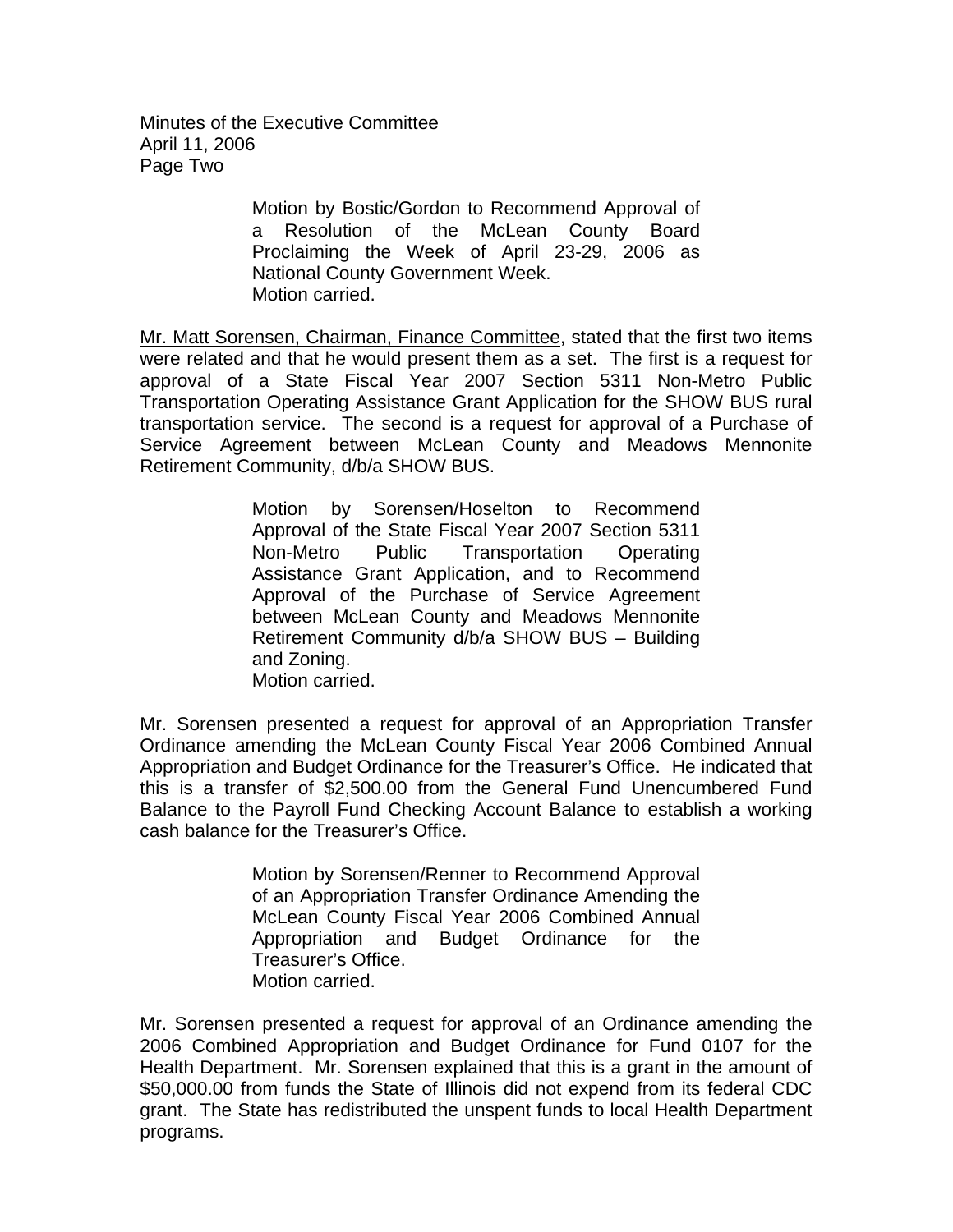Minutes of the Executive Committee April 11, 2006 Page Three

> Motion by Sorensen/Hoselton to Recommend Approval of an Ordinance Amending the 2006 Combined Appropriation and Budget Ordinance for Health Department Fund 0107 for the Health Department.

Ms. Bostic asked if there were any restrictions on how it is spent. Mr. Sorensen replied that the funds came out of the Bioterrorism Federal Grant money and will be used to bolster the Health Department's capability in mass dispensing antibiotics or vaccines.

## Motion carried.

Mr. Segobiano expressed concern regarding the request for approval of the CDAP Revolving Loan Application for GridIron Brew Works, LLC. He noted that restaurant/bars have very little success. Mr. Sorensen replied that the Finance Committee spent a great deal of time reviewing the CDAP loan application.

Mr. Sorensen reviewed the CDAP Revolving Loan program, noting that, over the history of the program, only two loans defaulted. All outstanding loans are current and all other loans have been paid off.

Mr. Sorensen reported that the recommendation approving the proposed CDAP Loan was amended by the Finance Committee to include the following conditions:

- $\triangleright$  GridIron Brew Works to secure 90% of the private equity from outside investors.
- $\triangleright$  Personal guaranty by the owner of the amount to be borrowed from the CDAP Revolving Loan Fund.
- $\triangleright$  The CDAP Loan closing will occur in conjunction with the conventional financing provided by the bank and the SBA, and will not occur until at least 90% of the subscriptions have been sold.

Mr. Sorensen stated that, upon reviewing the plan and with the counsel of the independent banker who reviewed the plan, the Finance Committee was confident that the equity in the project is sufficient to cover the CDAP Loan.

Ms. Bostic asked how the County ranks on collateralization on the loan. Mr. Sorensen replied that the County is third on buildings and property and first on inventory. He reiterated that the investor money will cover the County's CDAP loan.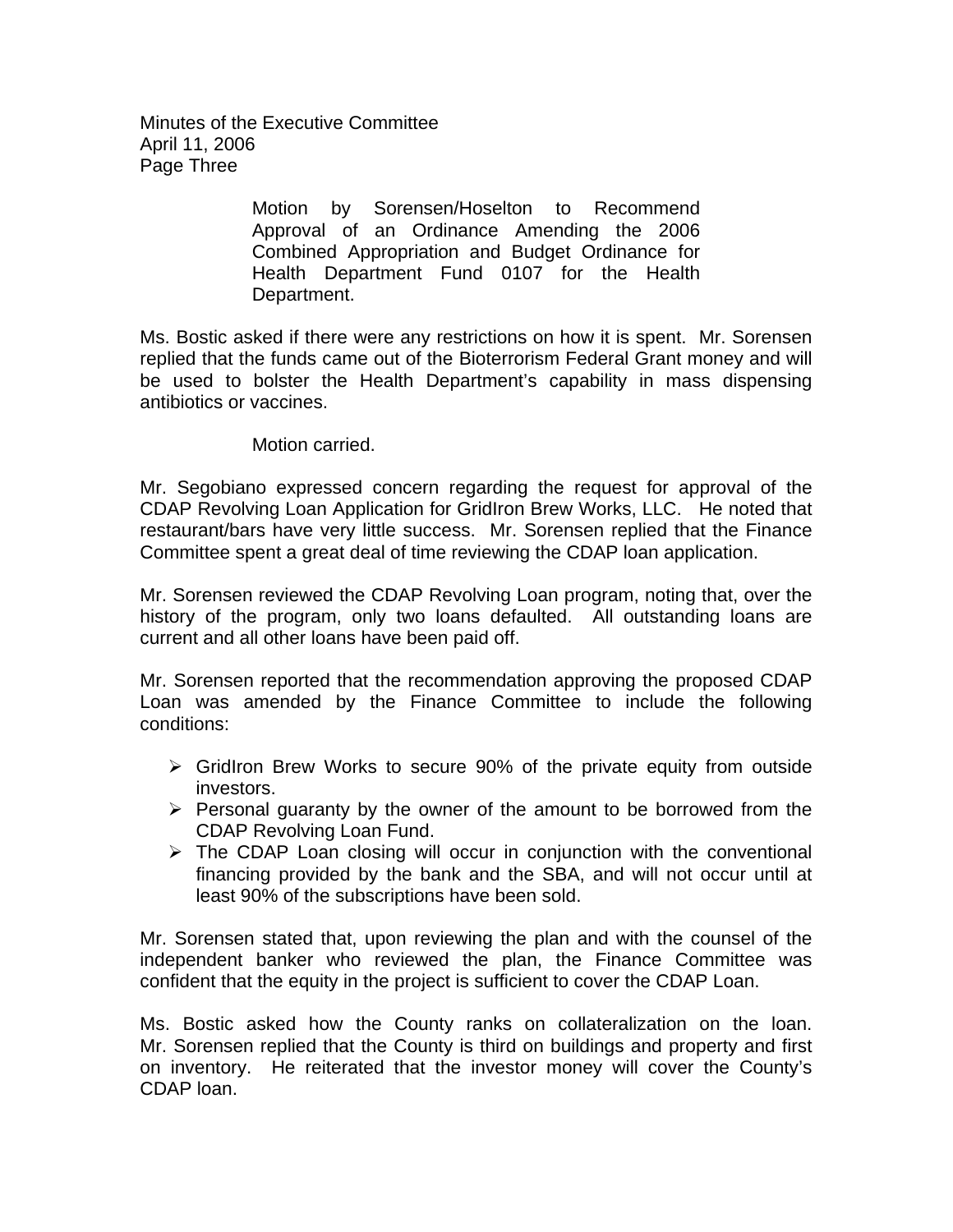Minutes of the Executive Committee April 11, 2006 Page Four

Chairman Sweeney asked if there were any further questions for Mr. Sorensen. Hearing none, he thanked him.

Mr. Tari Renner, Chairman, Justice Committee stated that the Justice Committee brings one item for action to the Executive Committee, namely a request for approval of the renewal of a Child Support Enforcement Grant (IV-D Program) from the Illinois Department of Healthcare and Family Services, Intergovernmental Agreement No. 2005-55-007-K5 – Circuit Clerk's Office.

> Motion by Renner/Hoselton to Recommend Approval of the Renewal of a Child Support Enforcement Grant (IV-D Program) from the Illinois Department of Healthcare and Family Services – Intergovernmental Agreement No. 2005-55-007-K5 for the Circuit Clerk's Office. Motion carried.

Mr. Renner stated that the Justice Committee will be presenting an item to the County Board regarding an Ordinance Regulating the granting of permits for Pyrotechnic Display and Consumer Display Fireworks. This will change the County's procedures in issuing fire works.

Chairman Sweeney asked if there were any questions or comments. Hearing none, he thanked Mr. Renner.

Mr. George Gordon, Chairman, Land Use and Development Committee reported that the Land Use and Development Committee brings no items for action to the Executive Committee.

Chairman Sweeney asked if there were any questions. Hearing none, he thanked Mr. Gordon.

Ms. Diane Bostic, Chairman, Property Committee reported that the Property Committee brings no items for action to the Executive Committee. She stated that there was an item listed on the Executive Committee Agenda to go to the Board, but the Property Committee recommended that no award be made on the bid to replace the Fairview Campus sign.

Chairman Sweeney asked if there were any questions or comments. Hearing none, he thanked Ms. Bostic.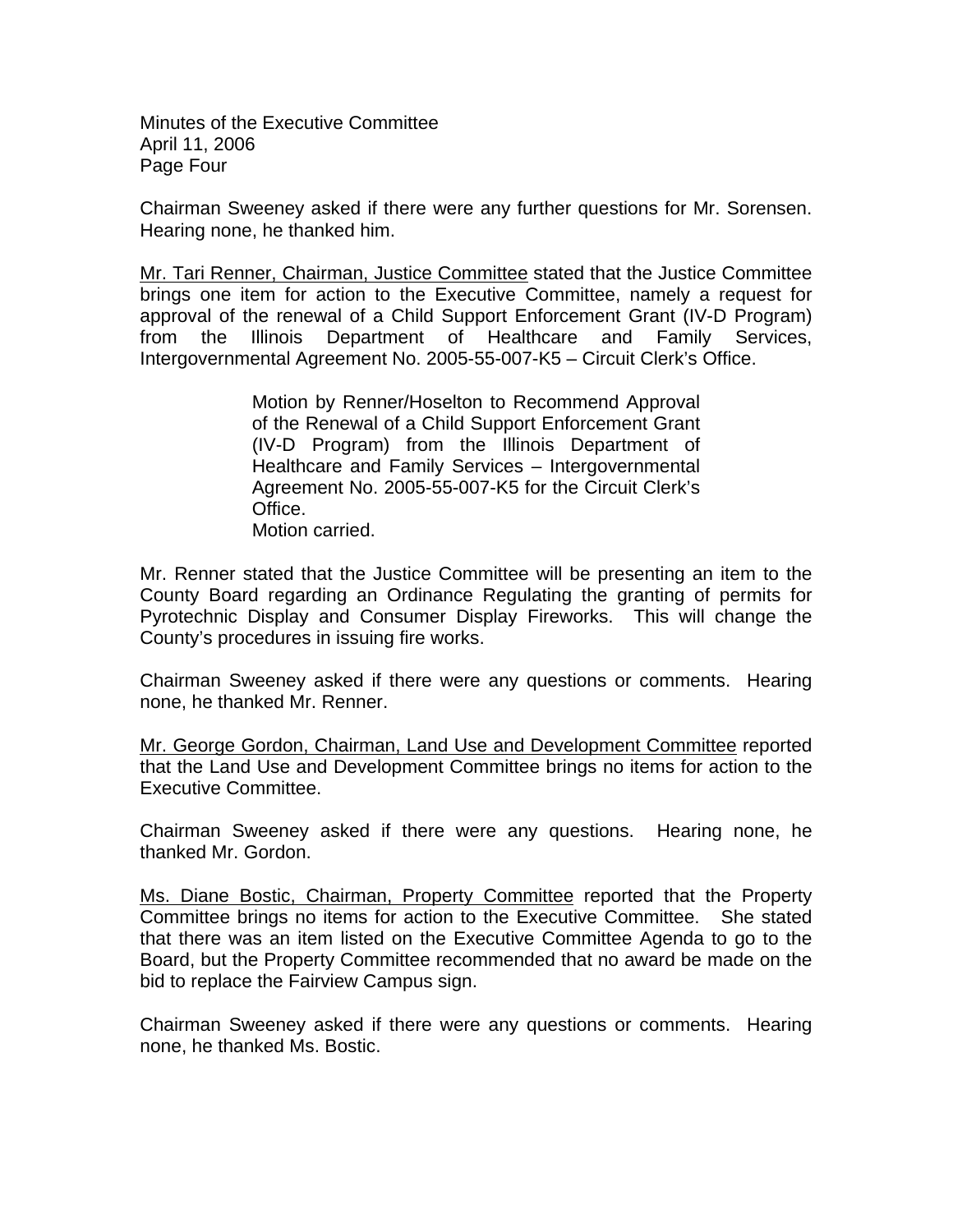Minutes of the Executive Committee April 11, 2006 Page Five

Mr. Stan Hoselton, Vice-Chairman, Transportation Committee, stated that the Transportation Committee brings no items for action. He pointed out the memo on page 70 of the Executive Committee Agenda packet, which is an informative update on the status of the East Side Highway Study.

Mr. Segobiano expressed concern regarding the Advisory Committee in which an elected official from each of McLean County, the City of Bloomington, the Town of Normal, the Village of Downs and the Village of Towanda will be invited to join. He asked why this committee is being instituted and how is it structured. Mr. Segobiano stated that he is concerned that other government entities are being included in the Committee and the County will have only one vote on the Committee. Mr. Hoselton replied that this is an advisory committee and it will not vote on any issues.

Mr. Zeunik advised that the bulk of the funding for the Study is a Federal grant and Federal requirements mandate that municipalities, who are a part of the Study area, must be included on an Advisory Committee. The make-up of the Advisory Committee was determined by McLean County, the City of Bloomington and the Town of Normal who decided to invite one elected official from each of those units of Government and one elected official from the Village of Downs and the Village of Towanda. Mr. Zeunik indicated that, as a requirement of the Study process imposed by the Federal criteria and the State criteria, there will also be a "Stakeholders Committee." This Committee will involve not only the local governments but also interested parties such as the McLean County Farm Bureau, the business community and property-owners who will be involved throughout the Study process. In addition, public meetings are required where anyone can attend during the Study process to receive updates. Mr. Zeunik reiterated that these are requirements imposed upon the County by Federal guidelines and Federal criteria.

Mr. Zeunik pointed out that the three-mile wide study area begins at 1900 Towanda Barnes Road and extends out to 2200 East and extends from Interstate 55 to Interstate 74. He noted that this is the basis for having the two municipalities involved as members of the Advisory Committee.

Mr. Segobiano reiterated that he was not aware that there would be an Advisory Committee and is still concerned with the influence the Committee may have. He stated he is also concerned with getting information in a timely manner.

There was a lengthy discussion regarding when the entire Board will receive information on the East Side Corridor. Mr. Zeunik advised that Mr. Jack Mitchell, McLean County Engineer, will provide an update to the Transportation Committee every month and ultimately to the entire Board through the Executive Committee Agenda packet and again with the County Board packet.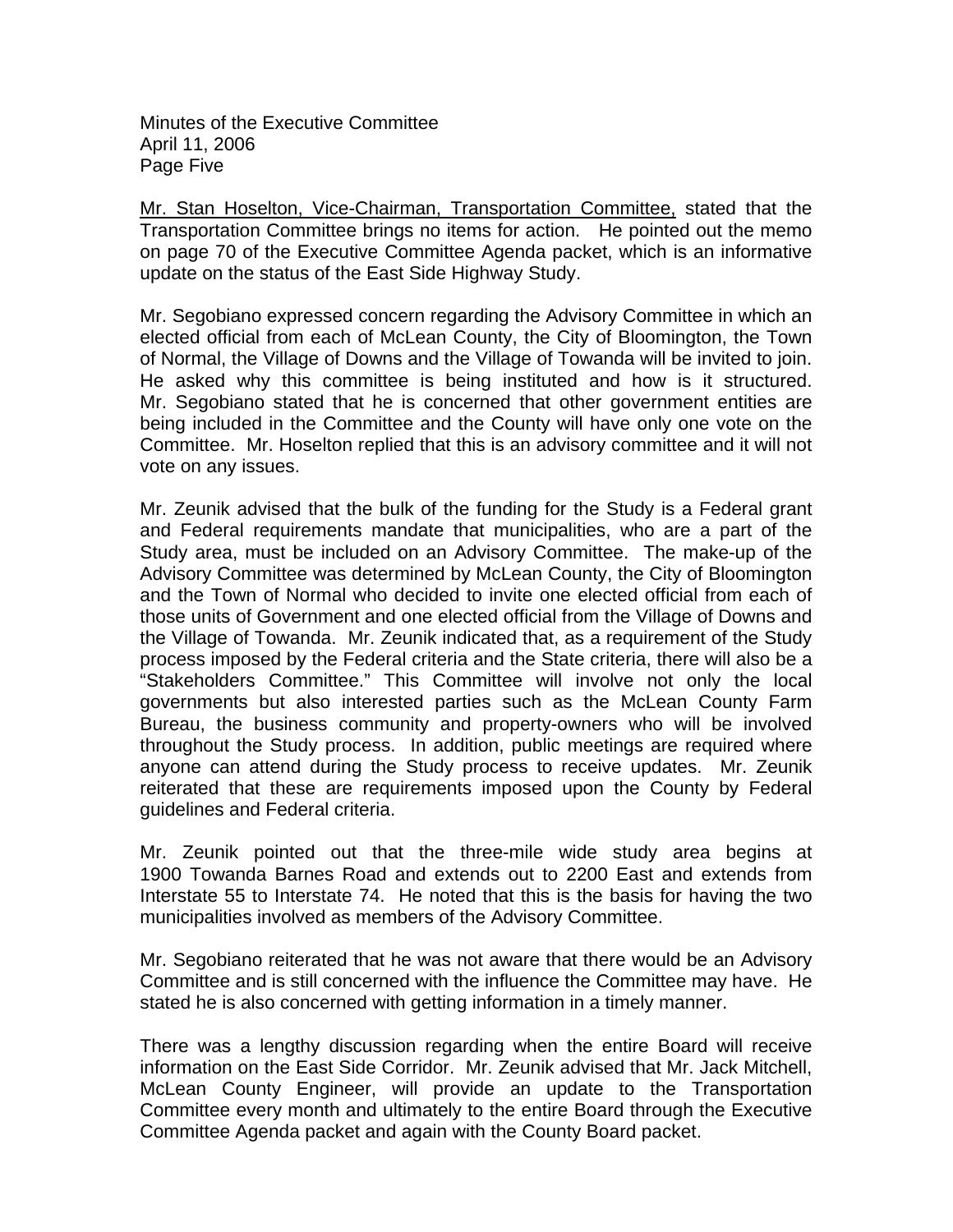Minutes of the Executive Committee April 11, 2006 Page Six

Mr. Sorensen stated that, per the Rules of the Board, a Board member can request a packet from any Committee.

Ms. Berglund advised that the Agenda packets and Committee Minutes are also available on-line.

Chairman Sweeney stated that it is his intention to include the East Side Corridor updates in the Executive Packet as well as the Board Packet on a monthly basis.

Chairman Sweeney asked if there were any additional questions. Hearing none, he thanked Mr. Hoselton.

Mr. John Zeunik, County Administrator, reviewed the quarterly report from the County Treasurer. He noted the following:

- ¾ State reimbursements from Sales Tax Revenue, State Income Tax Revenue and Personal Property Replacement Tax Revenue are all on track.
- $\triangleright$  State Income Tax and Sales Tax are tracking ahead of budget.
- ¾ Personal Property Replacement Tax right now is ahead of last year's total, but slightly behind where it was expected to be in terms of budget.
- $\triangleright$  For the General Fund, which is the bank for all of the other funds for the first five months of the year, Revenues are where they were expected to be through March 31<sup>st</sup> and Expenses are below where they are expected to be at this point in the year.
- $\triangleright$  County Clerk's Office is finishing up the Extension for all of the Property Tax Districts in McLean County.
- $\triangleright$  County Clerk's Office is expected to turn the books over to the County Treasurer's Office by Monday, April 17<sup>th</sup>.
- $\triangleright$  County Treasurer's Office hopes to have bills to printer within a week to ten days after receiving the books from the County Clerk.
- $\triangleright$  A complete and final bill will be mailed out for first and second installment.
- $\triangleright$  The County received a final multiplier of one from the State of Illinois.
- $\triangleright$  Outside Auditors are finishing up the Audit for Fiscal Year 2005.
- $\triangleright$  The Auditors do not have any issues or concerns at this time.

Chairman Sweeney asked if there were any questions or comments. There were none.

Chairman Sweeney presented the March 31, 2006 bills as recommended and transmitted by the County Auditor for payment. The fund total for the month is \$316,781.65 with the prepaid total the same.